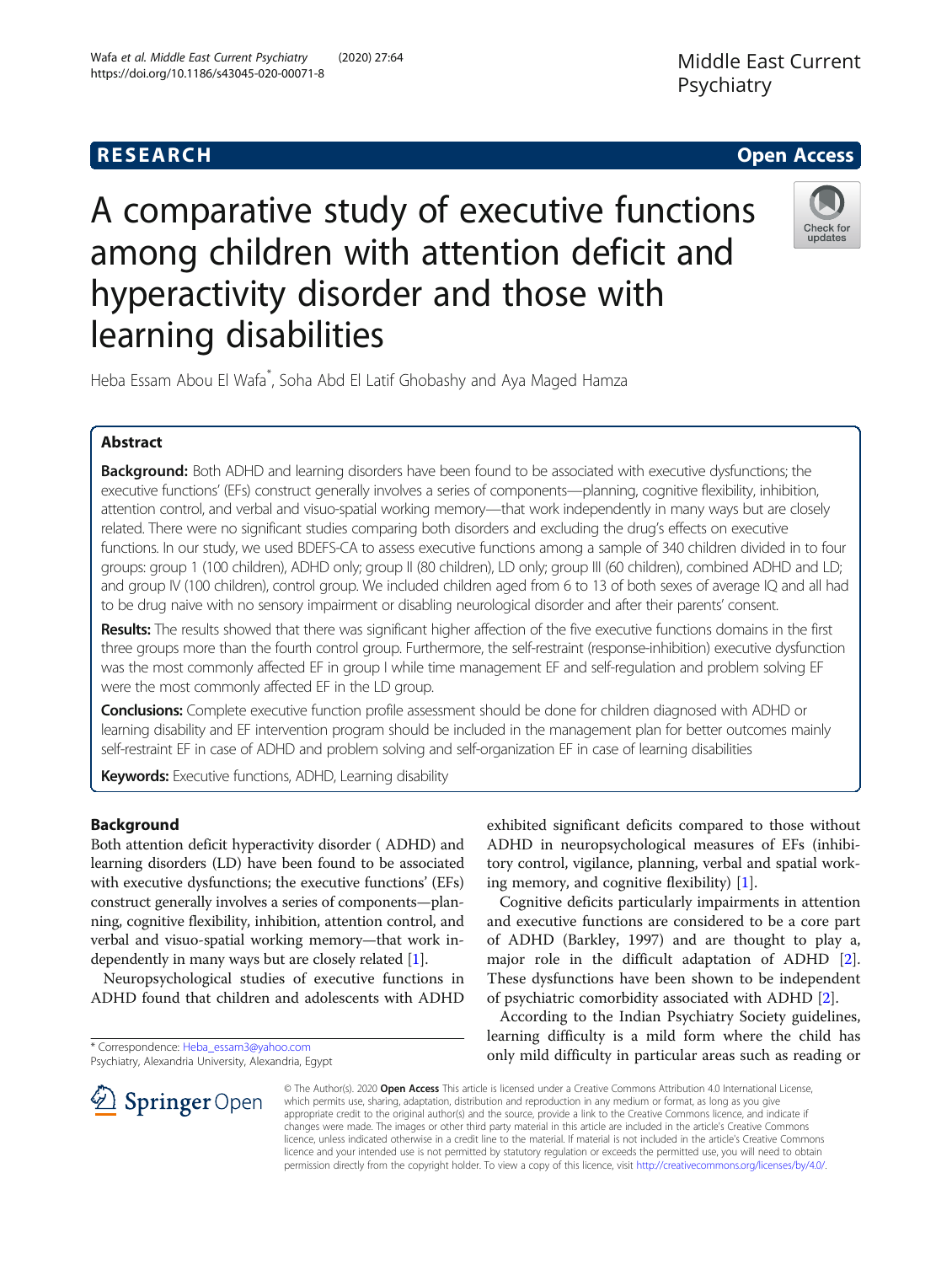writing, and on standardized testing of achievements may not be substantially below the expected level, whereas in LD the child has substantial difficulty and is evident on standardized testing, and the difficulty can be overcome to a significant extent by remedial education. These guidelines define learning disability when the child has severe difficulty in particular areas that are evident on standardized test of achievement, and in spite of adequate therapeutic efforts, there may not be any significant improvement. So it is more like a spectrum of increasing severity from learning difficulty to disability [\[3](#page-7-0)].

Research has provided numerous indications that specific learning disabilities are associated with working memory impairments; further evidence suggests that these children also experience deficits in central executive functioning. However, relatively few reports exist with regard to impairments of the visual-spatial working memory of children with reading disabilities [\[4](#page-7-0)]. Empirical findings on children with specific arithmetic learning disabilities are also available for all three domains of working memory. Here the central executive seems to be particularly impaired [\[5](#page-7-0)].

The research reviewed thus far has indicated that EF may influence reading development from preschool throughout the school years. In particular, prereading skills are related to inhibition and cognitive flexibility; word-reading proficiency is related to working memory, inhibition, shifting, updating, and attentional control; and reading comprehension is associated, at the very least, with planning, working memory, and inhibition. These findings are promising and point to the important role of EF in reading acquisition [[6\]](#page-7-0).

Recent research suggests that executive function skills, which include monitoring and manipulating information in mind (working memory), suppressing distracting information and unwanted responses (inhibition), and flexible thinking (shifting), play a critical role in the development of mathematics proficiency [\[7](#page-8-0)].

Skilled writing is a self-directed activity, which is driven by the goals that writers set for what they want to do and say. To meet these goals, the writer must skillfully and flexibly (i.e., thoughtfully) apply and coordinate a variety of resources, including strategic processes (i.e., mental operations for planning, drafting, and revising), knowledge (e.g., about the topic, the intended audience), and skills (handwriting, spelling, sentence construction). The success of this enterprise rests on careful analysis (e.g., determining the demands of the writing task) as well as decision making and planning (e.g., determining a suitable approach to tackling the writing problem). The entire process places considerable demands on the writer's attention, as it requires simultaneously juggling or coordinating a number of constraints and processes [[8\]](#page-8-0).

Although it is known that rating scales and clinical reports of how the person manages everyday tasks are far more sensitive and valid diagnostic indicators than laboratory tests or performance-based tasks of EF, but most of studies done used the laboratory tests, also due to the high comorbidity between ADHD and learning disabilities. There were no significant studies comparing both disorders and excluding the drug's effects on executive functions.

Also in spite of the fact that children with ADHD benefit from working memory training program and the good response of children with reading disorders to executive functions training program, still a very few studies has compared the deficits of executive functions in ADHD and learning disabilities.

Therefore, the objective of our study was to study EF domains affected in ADHD and LD as in spite of progress in understanding ADHD and LD still their relation with EF is not fully elaborated.

# Methods

# Study design: comparative case-control study Study setting

This study was carried out on children attending the Child and Adolescent Psychiatry Outpatient Clinic - El Hadara University Hospital from May 2016 till December 2017.

The studied children (drug naïve, of normal intelligence, both gender from 6–13 years old) were subjected to:

- I) History taking
- II) Physical and neurological examination
- III) Psychiatric assessment

Using the semi-structured clinical interview Kiddie schedule for affective disorder and schizophrenia (K-SADS) which use Diagnostic and Statistical Manual IV ( DSM-IV-TR) criteria for diagnosis [[9\]](#page-8-0).

The typical sheet revised by the Alexandria University staff members and applied in El Hadra outpatient clinic was used.

IV) Psychometric assessment:

- A) Intelligence quotient (IQ) testing using Stanford binnet test [\[10\]](#page-8-0).
- B) Conner's parent rating form for ADHD severity assessment [[11](#page-8-0)].
- C) Barkley Deficits In Executive Functioning Scale—Children and Adolescents (BDEFS-CA) [\[12](#page-8-0)].

It was chosen as it provides a valid assessment of executive functioning deficits in daily life activities with an age range of 6 to 17 years.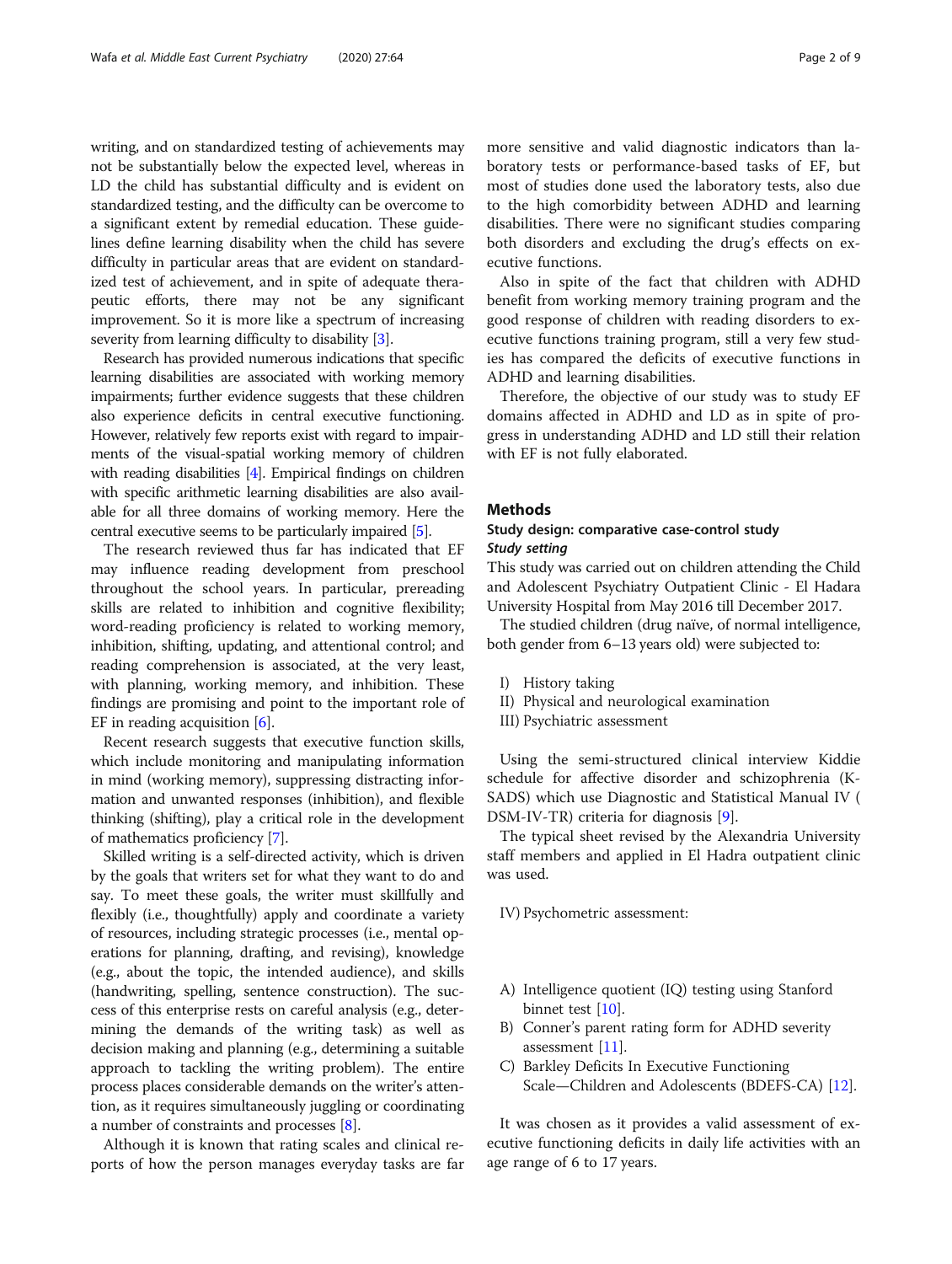Format: Parent-report rating scale (long form). The scale was translated into Arabic version then revised with a jury of 2 psychiatry professors and 1 linguistic specialist; then, it was tested for its reliability regarding Arabic language using Cronbach's alpha

The prototype of (BDEFS-CA) was largely based on an earlier theory of executive functions and its five constructs and their specific adaptive purposes as well as the larger literature on the nature of EF and the rich and lengthy history of descriptions of the symptoms of patients with PFC injuries. Items were developed to reflect inhibition, nonverbal working memory (self-directed sensing, especially visual imagery, sense of time, and time management), verbal working memory (self-directed private speech, verbal contemplation of one's behavior before acting, etc.), emotional-motivational selfregulation (inhibiting emotion, motivating one's self during boring activities, etc.), and reconstitution (planning, problem-solving, and goal-directed inventiveness). According to this theory, the constructs are interactive and serve the overarching purpose of self-organizing behavior across time to prepare for and attain future goals, The scale items focused on problematic symptoms (deficit measurement) rather than on positive or normative EF functioning. The long forms of the BDEFS and the BDEFS-CA are scored by calculating the totals for each of the five scales: Self-Management to Time, Self-Organization and Problem-Solving, Self-Restraint, Self-Motivation, and Self-Regulation of Emotion. Additionally, the instrument yields a total executive functioning summary score (the total of the five scales), symptom count (number of items rated as occurring often or very often), and an ADHD-executive function index score (with higher score indicating greater likelihood for a clinical diagnosis of ADHD). The short form versions of the BDEFS, intended for quick screening, are scored to yield a total executive functioning summary score. The manuals indicate that results from the BDEFS and BDEFS-CA can be interpreted using four different approaches by (1) interpreting the meaning of each scale separately by identifying high subscale scores and individual items; (2) making normative comparisons (percentile scores based on sex and age group); (3) conducting risk analysis to aid in clinical interpretation with respect to major domains of life activity beyond the BDEFS subscales; and (4) assessing change in patients resulting from treatment. Similar to the BDEFS adult form, reliability of the scale scores is quite satisfactory as evidenced by high internal consistency (Cronbach's alpha ranging from .95 to .97). There is evidence of high test-retest reliability (ranging from .73 to .82 across scales and .82 for the total EF summary score) over a 3– 5-week interval based on a subset of the normative sample. Validity of the scale scores was evident in numerous analyses including factor analyses and correlations with other rating scales of EF. It was also evident in correlations, regression analyses, and group comparisons concerning disorder discrimination and concurrent validity with various measures of functional impairment in major life activities such as family functioning, peer relations, education functioning, community activities, and risk for accidental injuries.

A sample size of 120 children were required to estimate an average difference in executive functions using alpha error = 0.05 and to provide a study power of 80%. Random sampling was adopted and a total of 340 children were recruited and divided into four groups according to their diagnosis:

Group (I): 100 children diagnosed with attentiondeficit and hyperactivity disorder only.

Group (II): 80 children diagnosed with learning disorder only.

Group (III):60 children diagnosed with combined attention-deficit hyperactivity disorder and learning disabilities disorder.

Group (IV): 100 normal children with matching age, sex, and educational level were taken as a control group.

# Results

Please see Tables [1,](#page-3-0) [2,](#page-4-0) [3,](#page-4-0) and [4](#page-5-0) for the results.

# **Discussion**

## Time management EF

In our work, time management was found to be the second most significantly affected executive function in learning disability affecting 81% and also in the combined group (group III) affecting 90% of them.

This is similar to the results of a recent study by Sharfi K and Rosenblum (December 2016) on executive functions in learning disabilities which concluded that Deficits in initiation and emotional executive functions as well as organization in time abilities and emotional responses to impairments in organizing time. These deficits affected the quality of life of adults with LD [[13\]](#page-8-0).

Time management was also significantly affected in the ADHD group in 70% of children with no significant difference between affection in the three subtypes of ADHD. Also it was significantly affected in the combined group (ADHD and LD) in 81%, similar to the present results of Hosenbocus and Chahal  $[14]$  $[14]$  who found that many of the executive dysfunctions are found in children with ADHD including difficulties with priority and time management, planning and organization, initiating and completing tasks in a timely manner, difficulty shifting cognitive set, a high level of procrastination, forgetfulness, and poor working memory [[14](#page-8-0)] (Figs. [1](#page-5-0), [2](#page-6-0), and [3](#page-6-0)).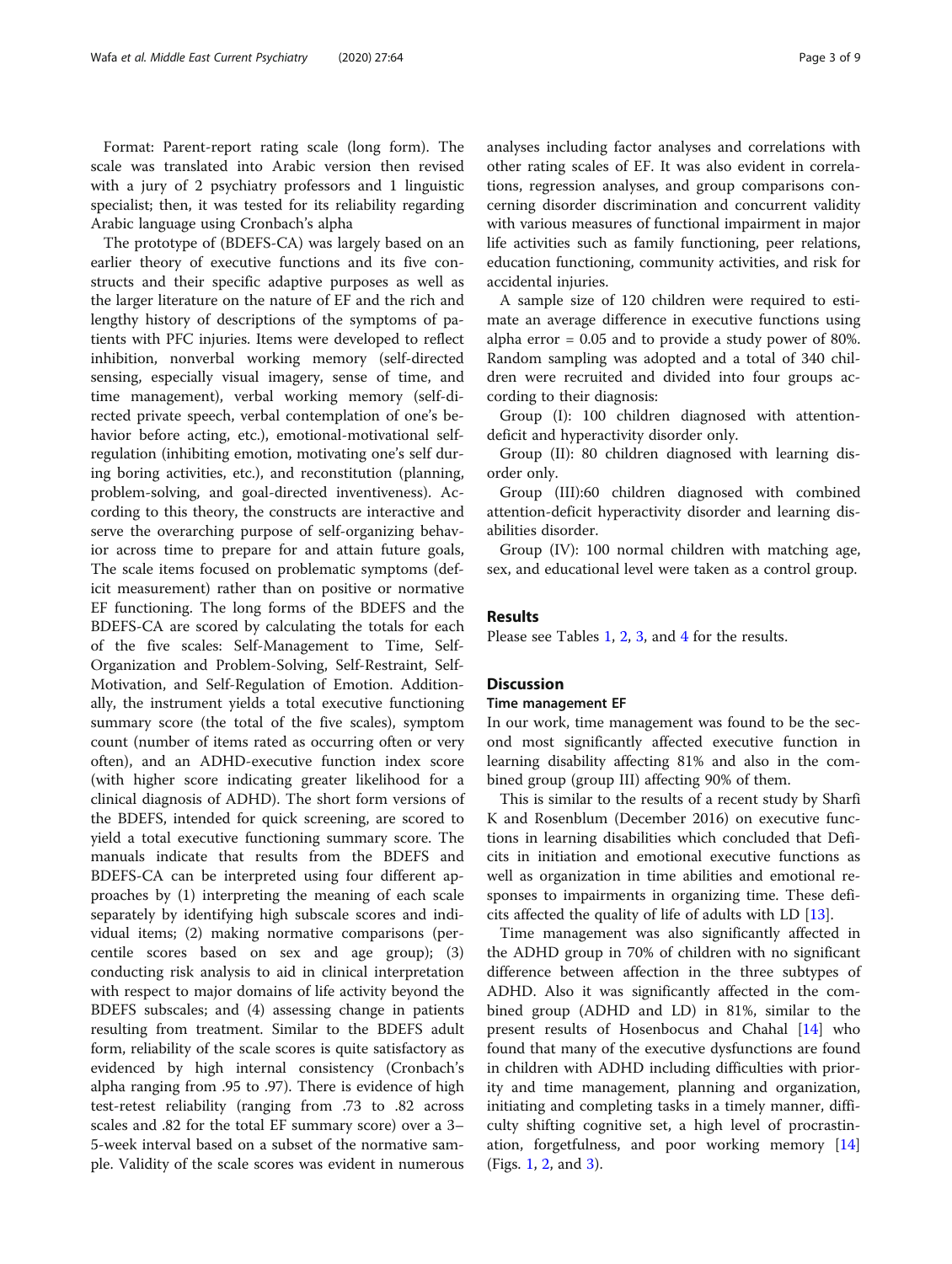<span id="page-3-0"></span>Table 1 Comparison between the different studied groups according to different executive functions domains

|                                          | Group $(n = 100)$ |                                                   |            | Group II $(n = 80)$ |            | Group III $(n = 60)$ |                | Group IV $(n = 100)$ |          | $\boldsymbol{p}$ |
|------------------------------------------|-------------------|---------------------------------------------------|------------|---------------------|------------|----------------------|----------------|----------------------|----------|------------------|
|                                          | No.               | $\%$                                              | No.        | $\%$                | No.        | $\%$                 | No.            | $\%$                 |          |                  |
| Time management EF                       |                   |                                                   |            |                     |            |                      |                |                      |          |                  |
| No                                       | 43                | 43.0                                              | 15         | 18.8                | 6          | 10.0                 | 98             | 98.0                 | 163.379* | $< 0.001*$       |
| Yes                                      | 57                | 57.0                                              | 65         | 81.3                | 54         | 90.0                 | $\overline{2}$ | 2.0                  |          |                  |
| $p_1$                                    | $< 0.001*$        |                                                   | $< 0.001*$ |                     | $< 0.001*$ |                      |                |                      |          |                  |
| Sig. bet. grps.                          |                   | $p_2 = 0.001^*$ , $p_3 < 0.001^*$ , $p_4 = 0.151$ |            |                     |            |                      |                |                      |          |                  |
| Problem solving and self-organization EF |                   |                                                   |            |                     |            |                      |                |                      |          |                  |
| No                                       | 59                | 59.0                                              | 15         | 18.8                | 15         | 25.0                 | 99             | 99.0                 | 143.325* | $< 0.001*$       |
| Yes                                      | 41                | 41.0                                              | 65         | 81.3                | 45         | 75.0                 | $\mathbf{1}$   | 1.0                  |          |                  |
| $p_1$                                    | $< 0.001*$        |                                                   | $< 0.001*$ |                     | $< 0.001*$ |                      |                |                      |          |                  |
| Sig. bet. grps.                          |                   | $p_2$ < 0.001*, $p_3$ < 0.001*, $p_4$ = 0.372     |            |                     |            |                      |                |                      |          |                  |
| Self-restraint executive function        |                   |                                                   |            |                     |            |                      |                |                      |          |                  |
| No                                       | 7                 | 7.0                                               | 59         | 73.8                | 16         | 26.7                 | 99             | 99.0                 | 200.533* | $< 0.001*$       |
| Yes                                      | 93                | 93.0                                              | 21         | 26.3                | 44         | 73.3                 | $\mathbf{1}$   | 1.0                  |          |                  |
| $p_1$                                    | $< 0.001*$        |                                                   | $< 0.001*$ |                     | $< 0.001*$ |                      |                |                      |          |                  |
| Sig. bet. grps.                          |                   | $p_2$ < 0.001*, $p_3$ = 0.001*, $p_4$ < 0.001*    |            |                     |            |                      |                |                      |          |                  |
| Self-motivation EF                       |                   |                                                   |            |                     |            |                      |                |                      |          |                  |
| No                                       | 40                | 40.0                                              | 34         | 42.5                | 16         | 26.7                 | 98             | 98.0                 | 108.431* | $< 0.001*$       |
| Yes                                      | 60                | 60.0                                              | 46         | 57.5                | 44         | 73.3                 | $\overline{2}$ | 2.0                  |          |                  |
| $p_1$                                    | $< 0.001*$        |                                                   | $< 0.001*$ |                     | $< 0.001*$ |                      |                |                      |          |                  |
| Sig. bet. grps.                          |                   | $p_2 = 0.735$ , $p_3 = 0.087$ , $p_4 = 0.053$     |            |                     |            |                      |                |                      |          |                  |
| <b>Emotional regulation EF</b>           |                   |                                                   |            |                     |            |                      |                |                      |          |                  |
| <b>No</b>                                | 27                | 27.0                                              | 43         | 53.8                | 16         | 26.7                 | 96             | 96.0                 | 118.212* | $< 0.001*$       |
| Yes                                      | 73                | 73.0                                              | 37         | 46.3                | 44         | 73.3                 | 4              | 4.0                  |          |                  |
| $p_1$                                    | $< 0.001*$        |                                                   | $< 0.001*$ |                     | $< 0.001*$ |                      |                |                      |          |                  |
| Sig. bet. grps.                          |                   | $p_2$ < 0.001*, $p_3$ = 0.963, $p_4$ = 0.001*     |            |                     |            |                      |                |                      |          |                  |

\*Statistically significant

Again, time management was significantly associated with other psychiatric comorbidities including most commonly nocturnal enuresis or delayed language was found in 81% of children, then mood and anxiety disorders in 78% of children and disruptive behavior disorders in 75% of children but with no significant association with epilepsy; this might be related to the compound effect of multiple comorbidities adding to a child disturbed mentality and cognition.

# Problem solving (self-organization) EF

In the present study problem solving was the most significantly affected EF in learning disorder group before and after the exclusion of children with other psychiatric comorbidities affecting 81% of children. Also problem solving was significantly affected in combined group affecting 76% in agreement with the results found by Mccann [[15](#page-8-0)] using the BRIEF-Parent report that children with dyslexia received significantly higher (reaching more clinical levels)

scores than matched controls on the BRIEF Working Memory, Plan/Organize, and Monitor Scales [\[15\]](#page-8-0).

Also, problem solving was related to other psychiatric comorbidities confirmed by multivariate regression analysis as a risk factor( $OR = 3.98$ , CI 1.5–10.2) including epilepsy as it was affected in 100% of the epileptic children followed by disruptive behavior disorders in 67% of children and mood and anxiety disorders in 62% of them but no significant association with (nocturnal enuresis or delayed language). Similarly a study using standard performance-based neuropsychological measures (Wechsler Intelligence Scale for Children, Delis Kaplan Executive Functioning System, NIH Toolbox, Test of Everyday Attention for Children) and the Behavior Rating Inventory of Executive Functioning (BRIEF) comprised the multi-method assessment battery. Depending on the measure, 30% of adolescents with epilepsy had deficits in [working memory,](https://www.sciencedirect.com/topics/neuroscience/working-memory) 17% in cognitive flexibility/problem solving, 6% in inhibition, and 18% in planning/ organization. Attention was a significant problem for 15% of adolescents with epilepsy [\[16](#page-8-0)].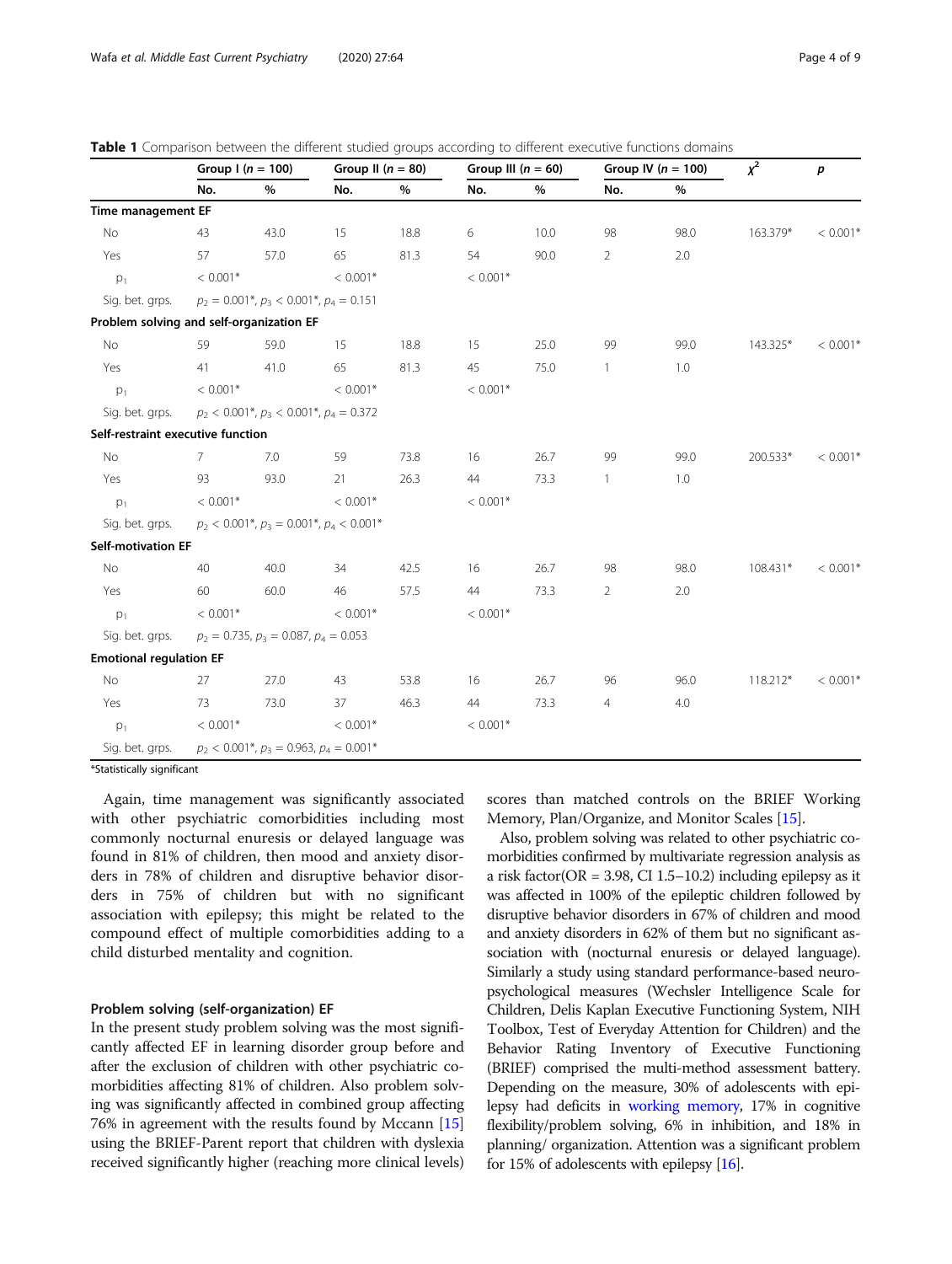|           | <b>Diagnoses</b>                  |                                          |     |                               |     |                               | $x^2$ | P                  |
|-----------|-----------------------------------|------------------------------------------|-----|-------------------------------|-----|-------------------------------|-------|--------------------|
|           | Combined ADHD ( $n = 45$ )        |                                          |     | Hyperactive ADHD ( $n = 32$ ) |     | Inattentive ADHD ( $n = 23$ ) |       |                    |
|           | No.                               | $\%$                                     | No. | $\%$                          | No. | %                             |       |                    |
|           | Time management EF                |                                          |     |                               |     |                               |       |                    |
| No        | 20                                | 44.4                                     | 13  | 40.6                          | 10  | 43.5                          | 0.144 | 0.945              |
| Yes       | 25                                | 55.6                                     | 19  | 59.4                          | 13  | 56.5                          |       |                    |
|           |                                   | Problem solving and self-organization EF |     |                               |     |                               |       |                    |
| No        | 26                                | 57.8                                     | 21  | 65.6                          | 12  | 52.2                          | 1.051 | 0.591              |
| Yes       | 19                                | 42.2                                     | 11  | 34.4                          | 11  | 47.8                          |       |                    |
|           | Self-restraint executive function |                                          |     |                               |     |                               |       |                    |
| No        | $\overline{1}$                    | 2.2                                      | 3   | 9.4                           | 3   | 13.0                          | 3.388 | ${}^{MC}p = 0.171$ |
| Yes       | 44                                | 97.8                                     | 29  | 90.6                          | 20  | 87.0                          |       |                    |
|           | <b>Self-motivation EF</b>         |                                          |     |                               |     |                               |       |                    |
| <b>No</b> | 15                                | 33.3                                     | 17  | 53.1                          | 8   | 34.8                          | 3.391 | 0.184              |
| Yes       | 30                                | 66.7                                     | 15  | 46.9                          | 15  | 65.2                          |       |                    |
|           | <b>Emotional regulation EF</b>    |                                          |     |                               |     |                               |       |                    |
| <b>No</b> | 13                                | 28.9                                     | 6   | 18.8                          | 8   | 34.8                          | 1.893 | 0.388              |
| Yes       | 32                                | 71.1                                     | 26  | 81.3                          | 15  | 65.2                          |       |                    |

# <span id="page-4-0"></span>Table 2 Relation between EF and different ADHD subtypes

Table 3 Relation between other comorbidities and executive function among the studied children

|           |                               | Comorbidity                       |                                                       |      |                                             |      |                                                 |      |                               |       | $\chi^2$ | P          |
|-----------|-------------------------------|-----------------------------------|-------------------------------------------------------|------|---------------------------------------------|------|-------------------------------------------------|------|-------------------------------|-------|----------|------------|
|           | No comorbidity<br>$(n = 203)$ |                                   | Nocturnal enuresis and<br>delayed language $(n = 37)$ |      | Mood or anxiety<br>comorbidity ( $n = 37$ ) |      | Disruptive behavior<br>comorbidity ( $n = 45$ ) |      | <b>Epilepsy</b><br>$(n = 18)$ |       |          |            |
|           | No.                           | %                                 | No.                                                   | $\%$ | No.                                         | $\%$ | No.                                             | $\%$ | No.                           | $\%$  |          |            |
|           | Time management EF            |                                   |                                                       |      |                                             |      |                                                 |      |                               |       |          |            |
| No        | 124                           | 61.1                              | 7                                                     | 18.9 | 8                                           | 21.6 | 11                                              | 24.4 | 12                            | 66.7  | 49.303*  | $< 0.001*$ |
| Yes       | 79                            | 38.9                              | 30                                                    | 81.1 | 29                                          | 78.4 | 34                                              | 75.6 | 6                             | 33.3  |          |            |
| $p_1$     |                               |                                   | $< 0.001*$                                            |      | $< 0.001*$                                  |      | $< 0.001*$                                      |      | 0.641                         |       |          |            |
|           |                               |                                   | Problem solving and self-organization EF              |      |                                             |      |                                                 |      |                               |       |          |            |
| No        | 142                           | 70.0                              | 17                                                    | 45.9 | 14                                          | 37.8 | 15                                              | 33.3 | $\circ$                       | 0.0   | 54.552*  | $< 0.001*$ |
| Yes       | 61                            | 30.0                              | 20                                                    | 54.1 | 23                                          | 62.2 | 30                                              | 66.7 | 18                            | 100.0 |          |            |
| $p_1$     |                               |                                   | $0.005*$                                              |      | $< 0.001*$                                  |      | $< 0.001*$                                      |      | $< 0.001*$                    |       |          |            |
|           |                               | Self-restraint executive function |                                                       |      |                                             |      |                                                 |      |                               |       |          |            |
| <b>No</b> | 146                           | 71.9                              | 13                                                    | 35.1 | 12                                          | 32.4 | 6                                               | 13.3 | $\overline{4}$                | 22.2  | 75.506*  | $< 0.001*$ |
| Yes       | 57                            | 28.1                              | 24                                                    | 64.9 | 25                                          | 67.6 | 39                                              | 86.7 | 14                            | 77.8  |          |            |
| $p_1$     |                               |                                   | $< 0.001*$                                            |      | $< 0.001*$<br>$< 0.001*$                    |      | $< 0.001*$                                      |      |                               |       |          |            |
|           | <b>Self-motivation EF</b>     |                                   |                                                       |      |                                             |      |                                                 |      |                               |       |          |            |
| No        | 146                           | 71.9                              | 9                                                     | 24.3 | 13                                          | 35.1 | 15                                              | 33.3 | 5                             | 27.8  | 57.434*  | $< 0.001*$ |
| Yes       | 57                            | 28.1                              | 28                                                    | 75.7 | 24                                          | 64.9 | 30                                              | 66.7 | 13                            | 72.2  |          |            |
| $p_1$     |                               |                                   | $< 0.001*$                                            |      | $< 0.001*$                                  |      | $< 0.001*$                                      |      | $< 0.001*$                    |       |          |            |
|           |                               | <b>Emotional regulation EF</b>    |                                                       |      |                                             |      |                                                 |      |                               |       |          |            |
| <b>No</b> | 168                           | 82.8                              | 8                                                     | 21.6 | 3                                           | 8.1  | 1                                               | 2.2  | $\overline{2}$                | 11.1  | 176.191* | $< 0.001*$ |
| Yes       | 35                            | 17.2                              | 29                                                    | 78.4 | 34                                          | 91.9 | 44                                              | 97.8 | 16                            | 88.9  |          |            |
| $p_1$     |                               |                                   | $< 0.001*$                                            |      | $< 0.001*$                                  |      | $< 0.001*$                                      |      | $< 0.001*$                    |       |          |            |

\*Statistically significant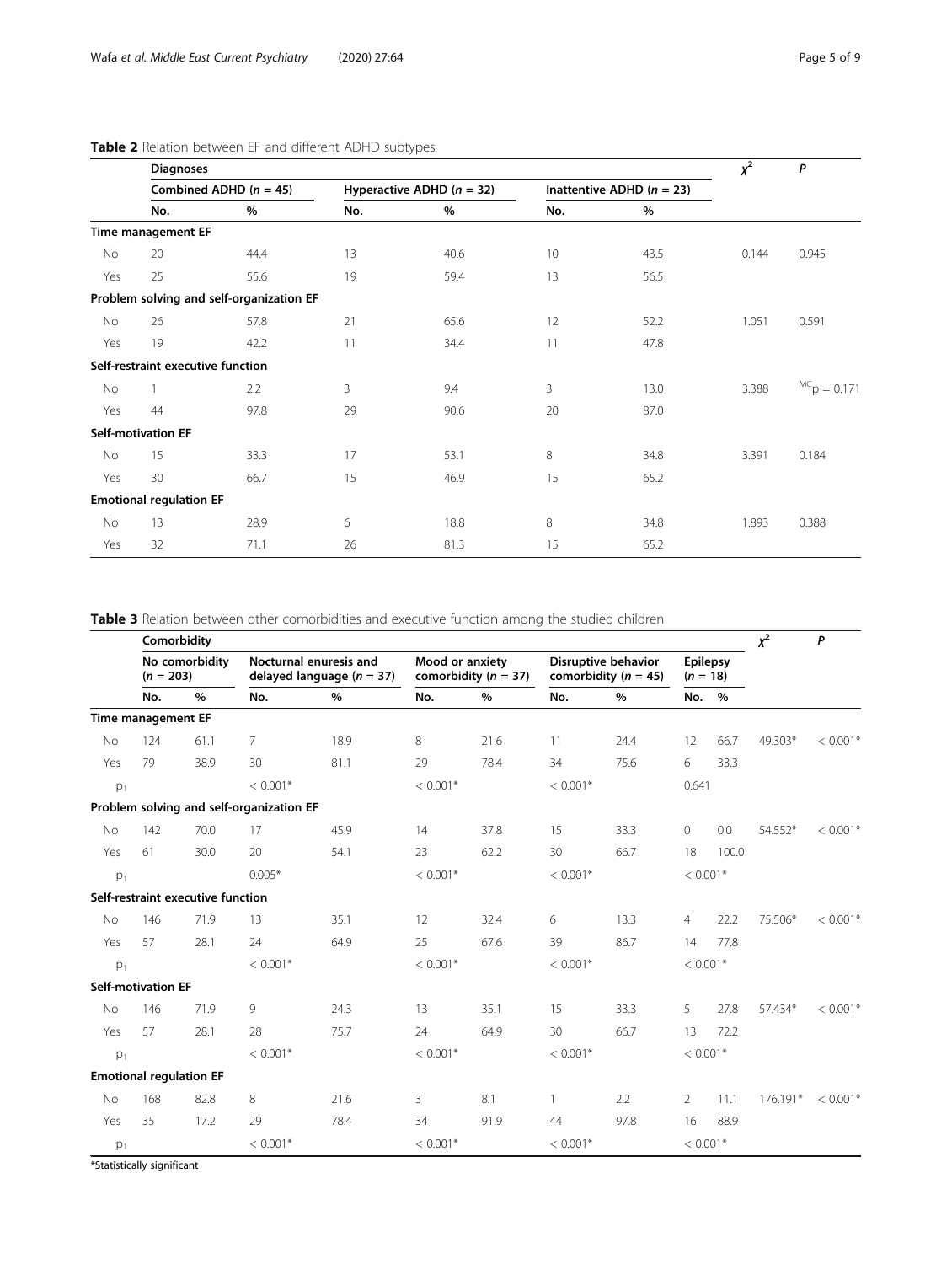|                |                                | among the studied groups                 |                |                   |           |            |  |
|----------------|--------------------------------|------------------------------------------|----------------|-------------------|-----------|------------|--|
|                | <b>Accidents</b>               |                                          | $x^2$          | р                 |           |            |  |
|                | $< 2 (n = 324)$                |                                          |                | $\geq$ 2 (n = 16) |           |            |  |
|                | No.                            | $\%$                                     | No.            | $\%$              |           |            |  |
|                | Time management EF             |                                          |                |                   |           |            |  |
| No.            | 162                            | 50.0                                     | 0              | 0.0               | 15.281*   | $< 0.001*$ |  |
| Yes            | 162                            | 50.0                                     | 16             | 100.0             |           |            |  |
|                |                                | Problem solving and self-organization EF |                |                   |           |            |  |
| N <sub>o</sub> | 179                            | 55.2                                     | 9              | 56.3              | 0.006     | 0.937      |  |
| Yes            | 145                            | 44.8                                     | 7              | 43.8              |           |            |  |
|                |                                | Self-restraint executive function        |                |                   |           |            |  |
| No.            | 179                            | 55.2                                     | $\mathfrak{D}$ | 12.5              | $11.191*$ | $0.001*$   |  |
| Yes            | 145                            | 44.8                                     | 14             | 87.5              |           |            |  |
|                | <b>Self-motivation EF</b>      |                                          |                |                   |           |            |  |
| No.            | 180                            | 55.6                                     | 8              | 50.0              | 0.190     | 0.663      |  |
| Yes            | 144                            | 44.4                                     | 8              | 50.0              |           |            |  |
|                | <b>Emotional regulation EF</b> |                                          |                |                   |           |            |  |
| No             | 173                            | 53.4                                     | 9              | 56.3              | 0.050     | 0.823      |  |
| Yes            | 151                            | 46.6                                     | 7              | 43.8              |           |            |  |

<span id="page-5-0"></span>

|                          |  | <b>Table 4</b> Relation between accidents and executive function |
|--------------------------|--|------------------------------------------------------------------|
| among the studied groups |  |                                                                  |

\*Statistically significant

This higher percent we found of problem solving executive dysfunction in case of comorbid epilepsy (100% compared by other studies (30-50%) may be explained by the fact that most of epilepsy cases referred to our child psychiatry clinic were of frontal lobe epilepsy subtype. There have been numerous reports of impaired executive functions in this population [\[17\]](#page-8-0) referred for us for management of behavioral symptoms while other classical epilepsy subtypes are usually referred to our Epilepsy clinic. Also children with comorbid ADHD and epilepsy were not on antiepileptic; untreated epilepsy was proved in a study done on 247 untreated epileptic patient on 2012 to be related to more executive dysfunction (> 50% of untreated epileptic patients) [\[18\]](#page-8-0). Moreover, the fact that our study was done on children so those with early onset epilepsy which was proved by Black [[19\]](#page-8-0) on his study on 216 patient which proved that earlier onset was associated with higher executive function deficit.

# Self-restraint EF (inhibition)

In our work, self-restraint was significantly affected in children with ADHD before and after exclusion of children with other comorbid psychiatric disorders affecting 93% of children (there was no significant difference in all EF affection between three subtypes of ADHD as found by previous studies [\[20\]](#page-8-0) and 76% of children with combined (ADHD and LD) and this result repeated previous study findings and agrees with the body of research showing that executive dysfunction in the form of impaired response inhibition remains the most prominent cognitive theory of ADHD [\[21](#page-8-0)].

The present work also found that Self-restraint was not significantly affected in the children with LD affecting only 26% before excluding other comorbidities and only 20 % after excluding them. While recent research suggested that executive function skills, which include monitoring and manipulating information in mind (working memory), suppressing distracting information and unwanted responses (inhibition) and flexible thinking (shifting), play a critical role in the development of mathematics proficiency, this difference might be justified by the smaller sample size of math disorder in our study.

This study showed a significant association between self -restraint and other psychiatric comorbidities mainly disruptive behavior disorders to be affected in 87% of children then epilepsy to be affected in 78 % of children, and mood and anxiety disorders nocturnal enuresis to be affected in 68% and 66% respectively, this finding was similar to a study showing that oppositional defiant disorder (ODD)/

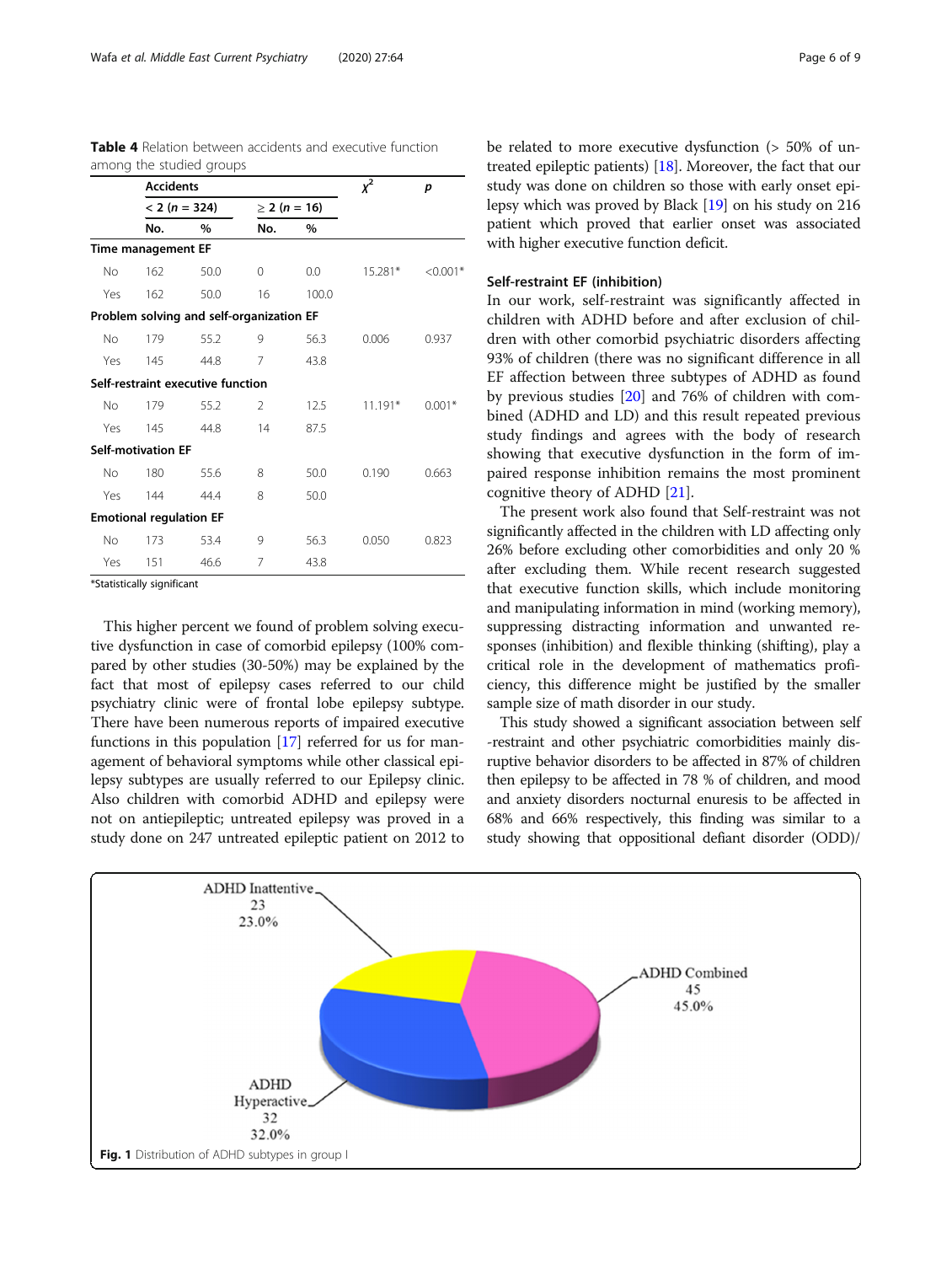<span id="page-6-0"></span>

conduct (CD) but not ADHD was related to hot EF based on increased risky decision-making in the Iowa Gambling Task. ODD/CD was also independently related to aspects of cool EF independently of ADHD, namely slower speeds of inhibitory responding and increased intra-subject variability [[22](#page-8-0)].

# the combined group, 60% of the children with ADHD, and 57.5 % of children with LD.

Male sex was a significant risk factor for selfmotivation executive dysfunction (OR = 0.3, CI 0.1– 0.8), opposite to our finding. An Egyptian study by Amer et al. [[23\]](#page-8-0) showed that no robust differences in EF can be attributed solely to sex and that reading and metacognitive reading dysfunctions showed no gender difference; this difference can be explained by different sample size (60), different methodology using



The present work showed that self-motivation was significantly affected in the three groups affecting 73% of

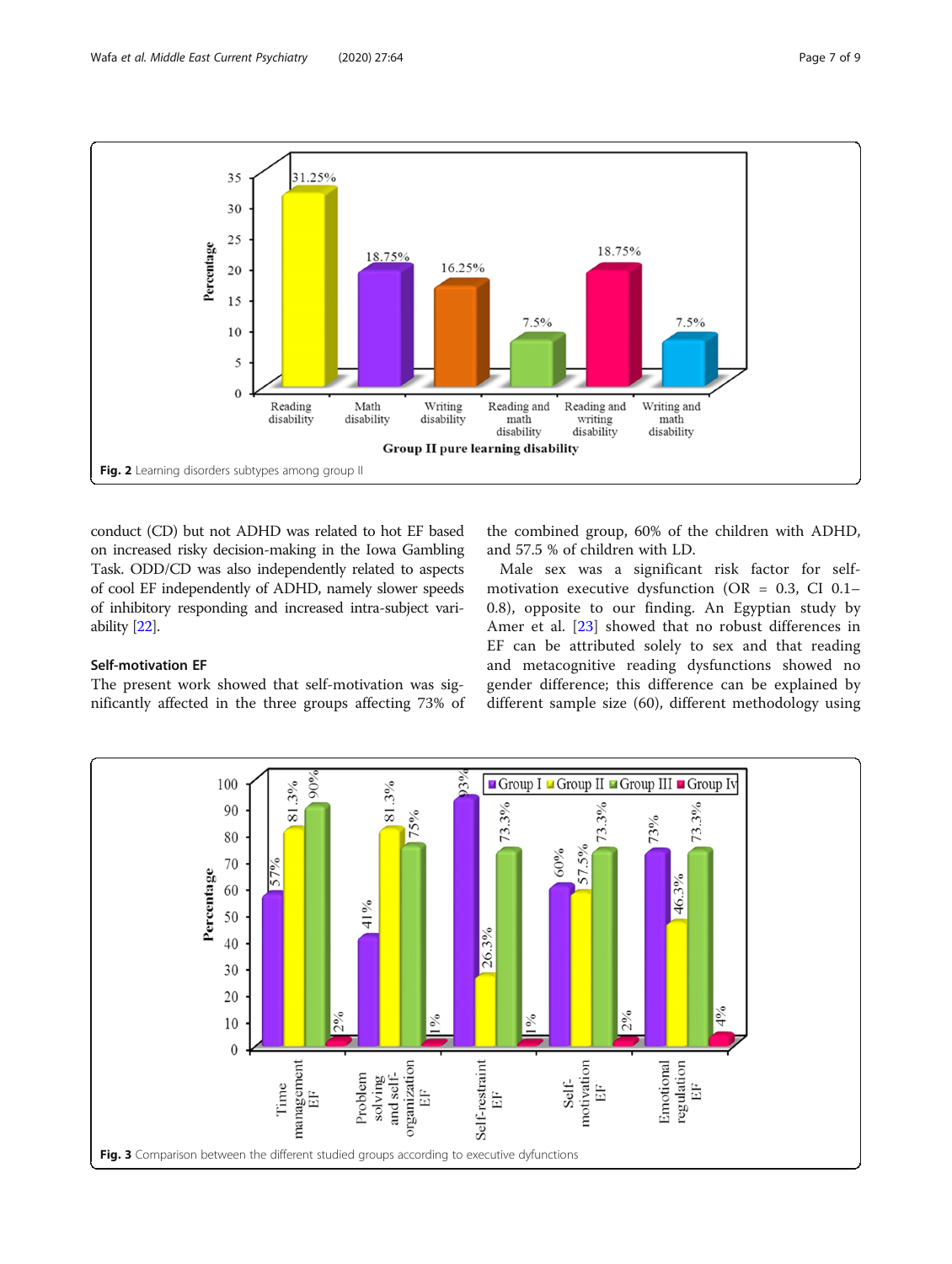<span id="page-7-0"></span>Wisconsin Card Sorting Test (WCST) and also that most of our sample were of the male gender.

### Emotion regulation EF

The present study showed that emotion regulation was significantly affected in children with ADHD and children with combined ADHD and LD group affecting 73% of each; this finding might explain the emotional liability symptom associated with ADHD. One study [[24](#page-8-0)] showed that 80% or more of adults with ADHD report significant levels of emotional liability, often severe, and causing impairments beyond that accounted for by inattention, hyperactivity or impulsivity and drug treatments for ADHD have all been shown to improve symptoms of emotional liability.

Moreover emotion regulation was significantly related to other psychiatric comorbidities which was found to be a risk factor for emotion regulation executive dysfunction  $(OR = 12, CI 3-46)$ , this came as an answer for Surman's question; Is Emotion liability in Adult ADHD due to Comorbidity? But could not answer it due to limited assessment of comorbidity contribution to emotional symptoms to date [[25](#page-8-0)]. We assume based on the results of our study that the answer is Yes, as the emotion regulation executive dysfunction dropped after exclusion of children with other psychiatric comorbidities to be affecting only 37 % of ADHD only group and 30% of the combined group.

The psychiatric comorbidity which was most significantly affecting this EF was disruptive behavior disorders ( including ODD and Conduct disorder) to be present in 98% of them followed by mood and anxiety disorders affecting 92% of them then epilepsy affecting 89% of them and lastly those with history of (nocturnal enuresis or language delay) affecting 79% of them. Also some studies concluded that major depressive disorder (MDD) has been associated with executive dysfunction and related abnormal prefrontal ability while other others showed that the status of EF in anxiety disorders and in comorbid depression and anxiety remain unclear [[26\]](#page-8-0).

# Limitations of the study

The executive function assessment depended solely on parents reports using the Barkley Deficits in Executive Functioning Scale—Children and Adolescents (BDEFS-CA).

# Conclusion

Results support our primary hypothesis in finding children with pure ADHD or pure learning disorders or both combined to exhibit more executive dysfunction than children of the control group.

Group I (ADHD GROUP) with its three sub types separately (inattentive, hyperactive and combined) showed significant relation to self-restraint executive dysfunction followed by emotion regulation executive dysfunction while in group II (LEARNING DISORDER GROUP)

problem solving followed by time management showed to be significantly dysfunctional. It was found that recurrent accidents are significantly related to time management executive dysfunction. Therefore, EF should be assessed and managed for improving children welfare.

#### Abbreviations

ADHD: Attention deficit hyperactivity disorder; BDEFS: Barkley Deficits in Executive Functioning Scale; BDEFS-CA: Barkley Deficits in Executive Functioning Scale—Children and Adolescents; DSM IV: Diagnostic and Statistical Manual IV; EF: Executive functions; ICD 10: International Statistical Classification of Diseases and Related Health Problems; IQ: Intelligence quotient; LD: Learning disabilities; MRI: Magnetic resonance imaging; SCWT: Stroop Color Word Test; SLD: Specific learning disabilities; TMT: Trail making test; WCST: Wisconsin Card Sorting Test

#### Acknowledgements

We would like to express our gratitude to the whole staff of Alexandria University clinic for being cooperative with the research team.

#### Consent for publications

All authors are accepting publications.

#### Authors' contributions

HA: corresponding author as mentioned in the first page of this manuscript. She revised the work and she attributed to the conception of this work and interpretation of data. SG: She played an important role in the conception of this work and study design also in interpretation of data. AM: played a major role in the acquisition of data and she drafted the work. All authors have read and approved the manuscript.

#### Funding

This study was not funded by any organizations nor individuals.

#### Availability of data and materials

All data were accessible by the Internet as shown in details of references section.

#### Ethics approval and consent to participate

The approval of the Ethical Committee of Alexandria University was obtained and all children referred with ADHD alone, SLD alone, or with both, and fulfilling the inclusion criteria were recruited for psychiatric interview. Ethics committee reference number: not applicable Informed verbal consent and ascents were taken from child parents because some parents are illiterate and ethical committee of Alexandria university approved this

#### Competing interests

There is no conflict of interests.

#### Received: 2 June 2020 Accepted: 27 October 2020 Published online: 11 November 2020

#### References

- 1. Biederman J, Petty CR, Fried R, Black S, Faneuil A, Doyle AE et al (2008) Discordance between psychometric testing and questionnaire-based definitions of executive function deficits in individuals with ADHD. J Atten Disord 12(1):92–102
- 2. Seidman LJ, Biederman J, Monuteaux MC, Doyle AE, Faraone SV (2001) Learning disabilities and executive dysfunction in boys with attentiondeficit/hyperactivity disorder. Neuropsychology 15(4):544–556
- 3. Shah N, Bhat T (2009) Clinical practice guidelines for the specific learning disorders. Indian J Psychiatry 51:68–95
- 4. Pennington BF, Ozonoff S (1996) Executive functions and developmental psychopathology. J Child Psychol Psychiatry 37(1):51–87
- 5. Schuchardt K, Maehler C, Hasselhorn M (2008) Working memory deficits in children with specific learning disorders. J Learn Disabil 41(6):514–523
- 6. Cartwright KB (2012) Insights From Cognitive Neuroscience: The Importance of Executive Function for Early Reading Development and Education. Early Educ Dev 23(1):24–36